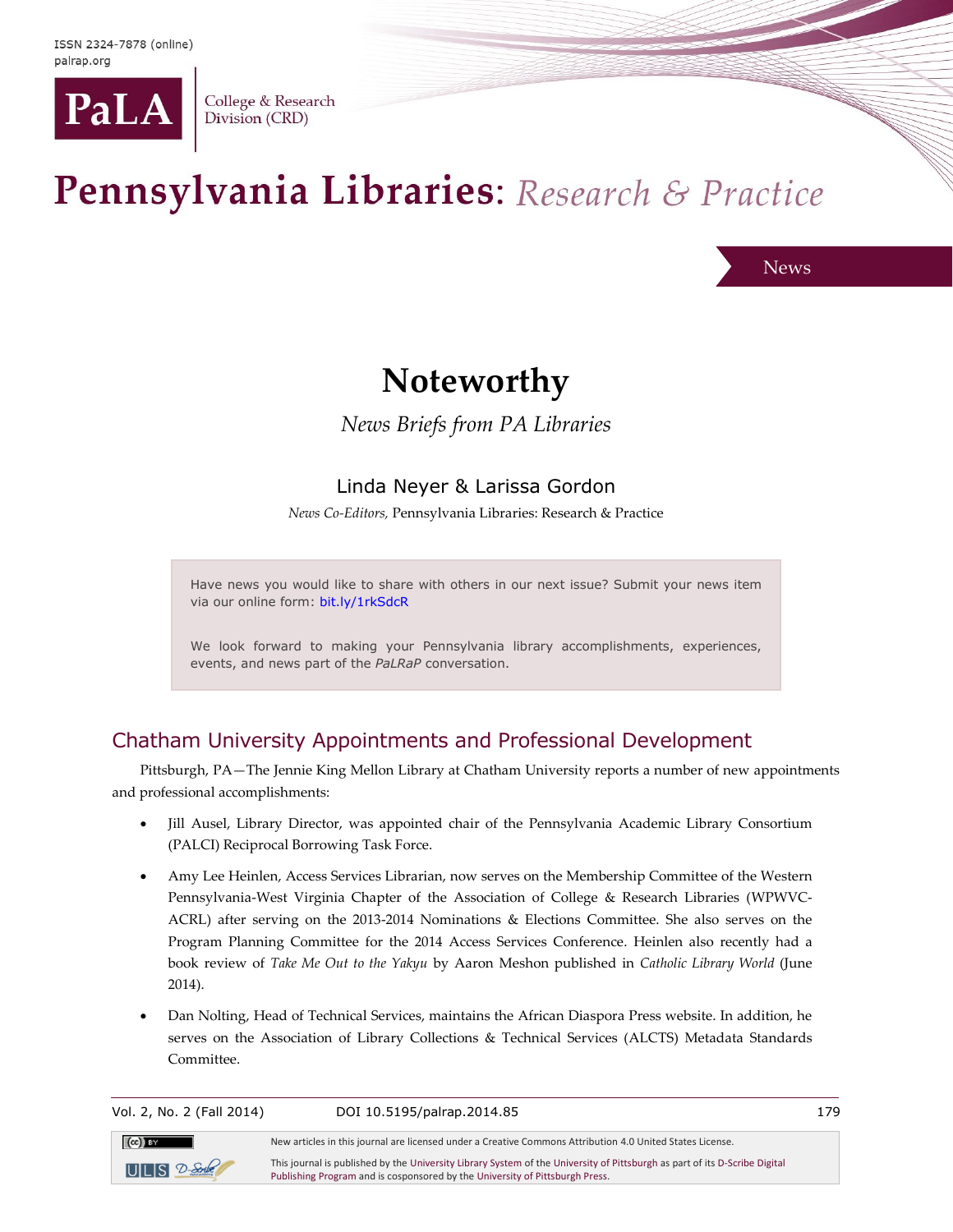- Rachel Grove Rohrbaugh, Archivist & Public Services Librarian, taught a workshop on teaching with primary sources at Johns Hopkins University on April 4 with colleagues from Penn State University and Drexel University. She taught a similar workshop on April 23 in Cheektowaga, NY, for ACCES/West RAEN, one of the Regional Adult Education Networks of the New York State Department of Education's Adult Education and Workforce Development Team. Rohrbaugh also received a scholarship to attend the 2014 Rare Books and Manuscripts Section (RBMS) pre-conference at the American Library Association's (ALA) annual conference and was elected vice co-chair/co-chair elect of the Women's Collections Roundtable of the Society of American Archivists. After nine years at Chatham, Rohrbaugh has moved on to a new position as Elizabethtown College's archivist; her last day at Chatham was September 5.
- Kate Wenger, Reference Librarian, recently served as Interim Vice President of the WPWVC-ACRL and is currently serving as chair of the chapter's newly created ad hoc Professional Development Committee. In addition, she serves on the Association of College & Research Libraries' (ACRL) Distance Learning Section's Communications Committee. Wenger also has an article published in this issue of *PaLRaP.*

*Submitted by Kate Wenger, Chatham University*

#### Clarion University Libraries Appoint Two New Library Faculty

Clarion, PA—Linda M. Cheresnowski became Virtual Learning and Outreach/Reference Librarian at Clarion University Libraries in June. Patricia Johner became Database Management/Bibliographic Access and Control Librarian at Clarion University Libraries in July.

*Submitted by Terry Latour, Clarion University*

## Duquesne University Library News

#### Duquesne University Health Sciences Librarian Receives 2014 Marguerite Abel Service Recognition Award

Pittsburgh, PA—David Nolfi, Health Sciences Librarian and Library Assessment Coordinator at Gumberg Library, has received the 2014 Marguerite Abel Service Recognition Award. Nolfi accepted the award on October 21 at the Mid-Atlantic Chapter (MAC) of the Medical Library Association (MLA) annual meeting in Alexandria, VA. The award recognizes a member for exemplary service to the chapter. The award was named in honor of Marguerite Abel, the first reference librarian and assistant director at the Health Sciences Library of West Virginia University, in 1994 upon her retirement.

MAC Honors and Awards Chair Leila Ledbetter of Duke University presented the award and read selected quotes from the nominations. "David goes above and beyond with all things MAC," one nomination read. Another nomination praised David, saying "I believe part of his legacy is his work in mentoring young professionals and



*David Nolfi (Photo courtesy of Gumberg Library, Duquesne University)*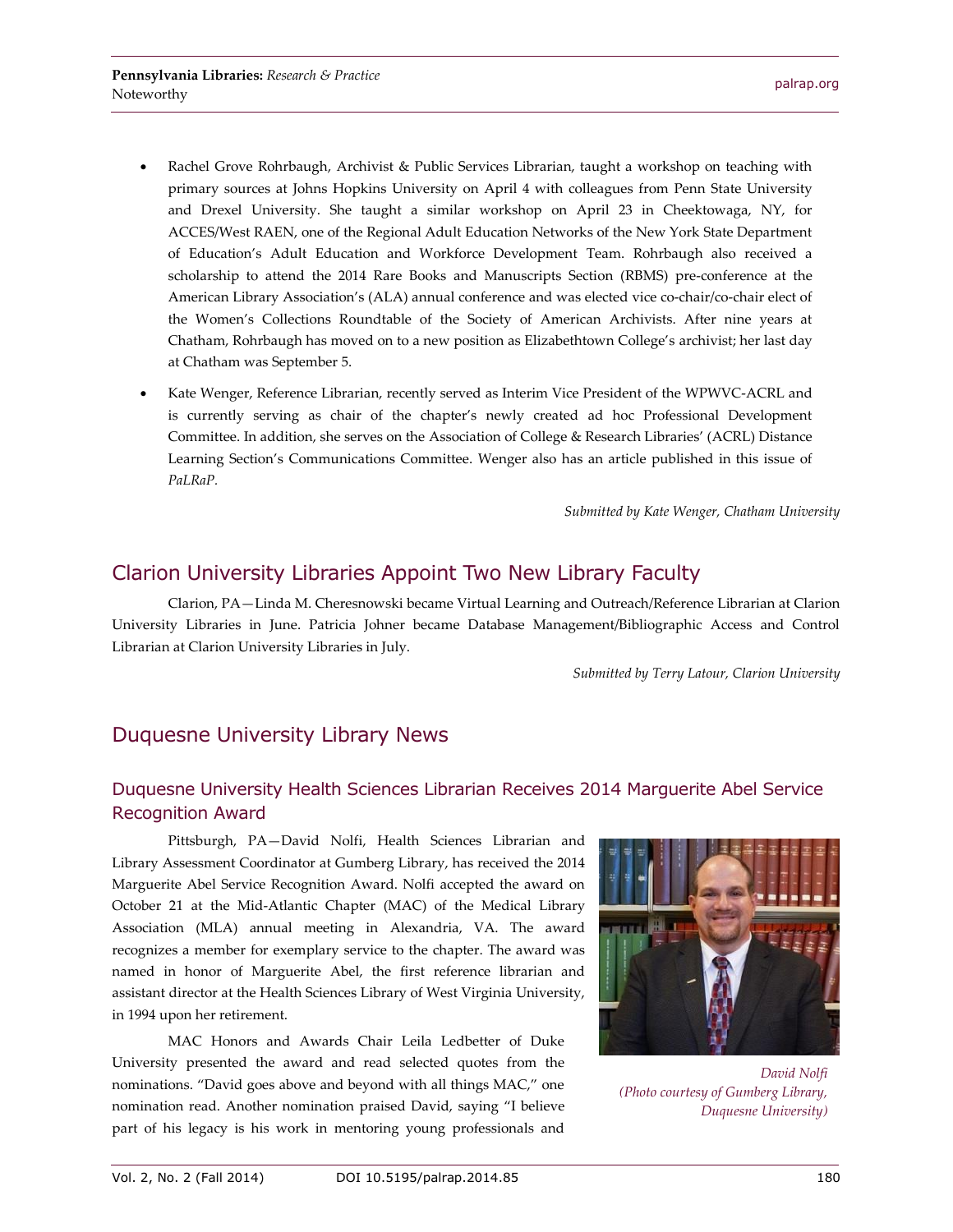facilitating opportunities." Ledbetter noted, "During his tenure as MAC Board Chair-Elect and currently as Chair, [David] has shown himself to be very meticulous and thorough, as well as positive and fair."

Nolfi received his master's in library science from the University of Pittsburgh's School of Information Sciences. He has been an active member of MLA since 1995 and was recently reappointed as a distinguished member of the Academy of Health Information Professionals. He currently serves as the MAC's Past Chair and a member of the Special Advisory Group for Resource and Academic Libraries for the Middle Atlantic Region of the National Network of Libraries of Medicine. Nolfi previously served as Chair of MLA's Nursing and Allied Health Resources Section (NAHRS) and received the NAHRS Award for Professional Excellence in 2013.

#### Duquesne University Archivist Tom White Wins National Award from the American Association for State and Local History



*Tom White (Photo courtesy of Gumberg Library, Duquesne University)*

Pittsburgh, PA—Duquesne University Archivist Tom White has been selected as a winner of the Award of Merit from the American Association for State and Local History (AASLH). White accepted AASLH's Leadership in History Award on September 19 in St. Paul, MN. The award recognizes his contribution to state and local history with his book, *Witches of Pennsylvania: Occult History and Lore.*

In its 69th year, the AASLH Leadership in History Awards is considered the nation's most prestigious competition for recognition of achievement in state and local history. The Award of Merit, a peer-reviewed award, celebrates excellence in history programs, projects, and people nationwide.

White earned a master's degree in public history from Duquesne University and, in addition to being the University Archivist, is a history lecturer in the McAnulty College of Liberal Arts. White has authored seven other books on the history and folklore of Pennsylvania.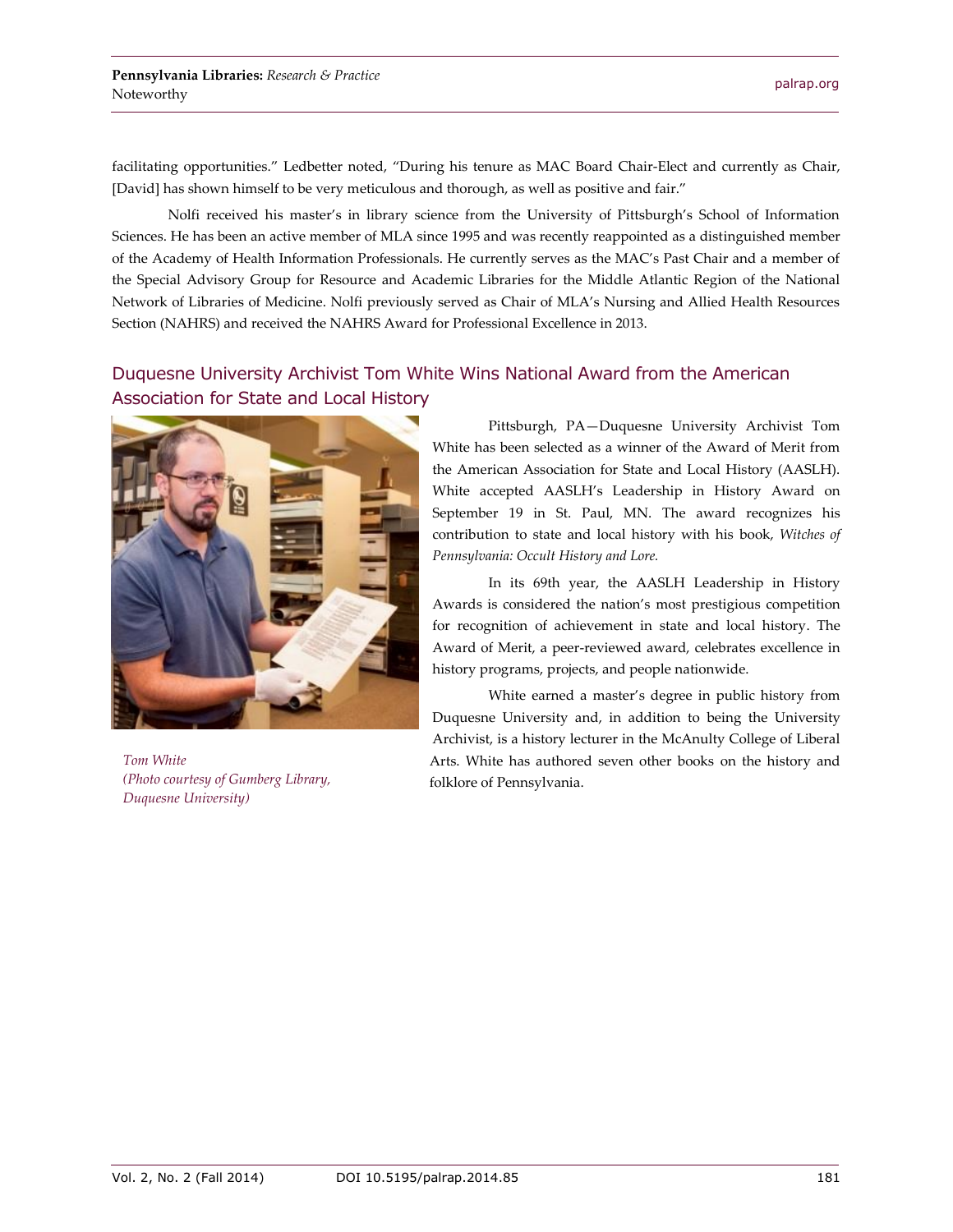## Simon Silverman Phenomenology Center at Gumberg Library Acquires Karl Stern Archive

Pittsburgh, PA—The Duquesne University Simon Silverman Phenomenology Center (SSPC) at Gumberg Library has acquired the personal papers and artifacts of prominent Montreal psychiatrist Karl Stern. The archive was officially opened and dedicated on October 10.

Karl Stern, who was deeply influenced by existential phenomenology, maintained a wide-ranging correspondence with Catholic intellectuals. These correspondences include exchanges with Dorothy Day, Thomas Merton, Graham Greene, Clare Boothe Luce, fellow psychiatrist Gregory Zilboorg, and John M. Osttereicher, a Catholic theologian and leading advocate of Jewish-Catholic reconciliation. These discussions will be included along with other notable correspondences with Catholic philosopher Jacques Maritain (who was Stern's mentor), C. S. Lewis, Reinhold Neibuhr, and one letter each from Sigmund Freud and Carl Jung.



*Stern's family with the Director of the Phenomenology Center Dr. Jeff McCurry (third from right); Phenomenology Librarian Angelle Pryor (far left); Dr. Daniel Burston (center), who was instrumental in acquiring the archive; and University Archivist Tom White (second from right). (Photo courtesy of Gumberg Library, Duquesne University)*

The Stern Archive contains the following series: personal papers and biographic information; letters, reviews, and articles by Stern; testimony, drafts, speeches, and reviews by Stern; other papers not by Stern; religious literature; notebooks and journals; photographs; clippings; oversized materials; and items of interest. The archive consists of 15 linear feet of materials.

More information about the archive can be found on the Duquesne University news page (bit.ly/13MODtD).

*Submitted by Kelly Cotter, Duquesne University*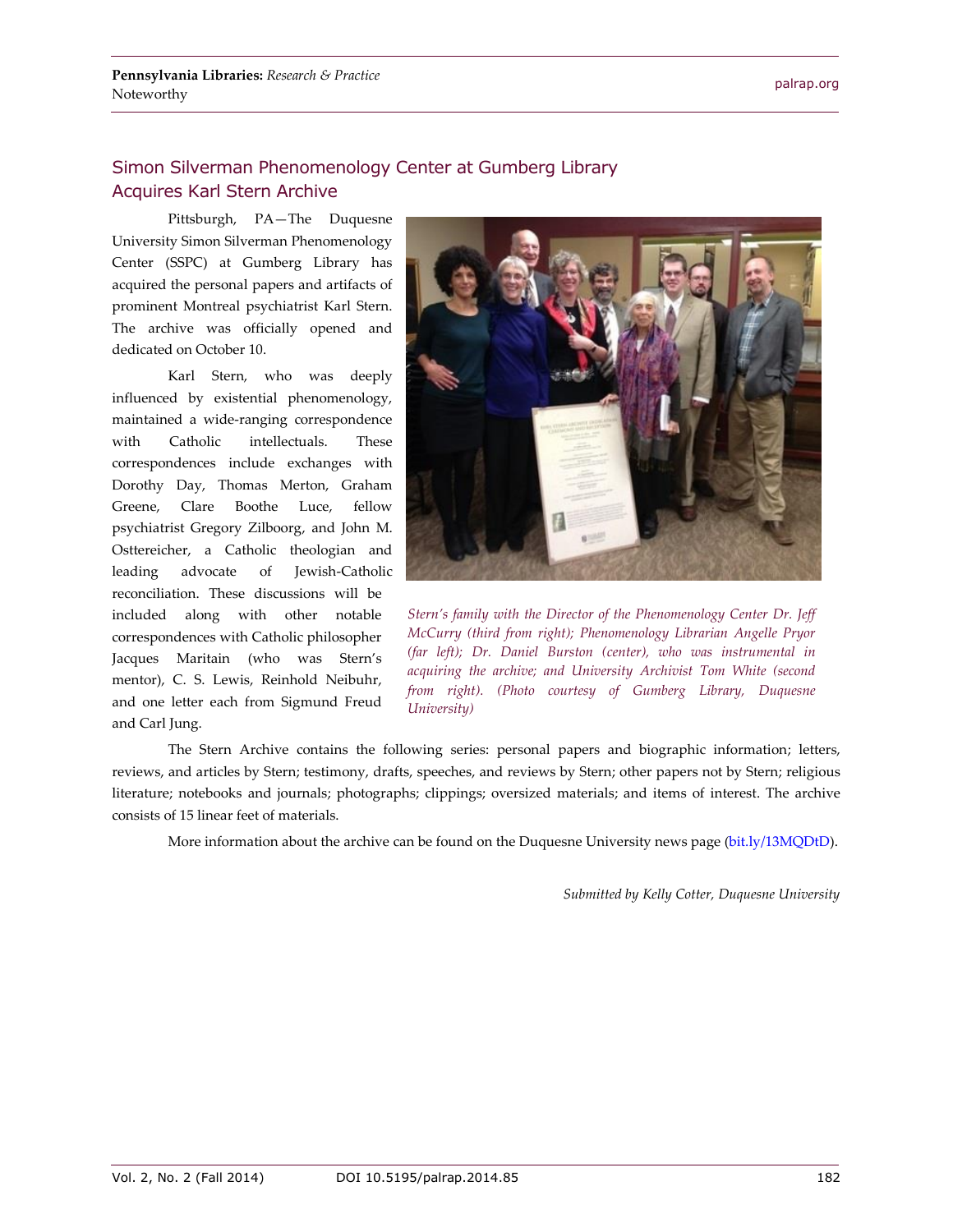## Lehigh Libraries Go Live with OLE

Bethlehem, PA—The Lehigh University Libraries announced the implementation of a new library management system, Kuali Open Library Environment (OLE), a next generation, open source library system to manage both electronic and print collections.

This open system allows library data to be shared with other campus systems, such as financial systems. The Kuali OLE project is a Mellon Foundation-funded, community-sourced project developed by the Kuali Foundation with the OLE university partners noted below.



*Kuali OLE partners (Image courtesy of Kuali Foundation, Inc.)*

The Lehigh Libraries and the University of Chicago Libraries are the first academic libraries to adopt and implement this newly developed software. For more information about the Kuali OLE project, visit [www.kuali.org/ole.](http://www.kuali.org/ole)

Lehigh Libraries will continue to use the VuFind discovery layer for the library catalog interface, and VuFind is now searching the new Lehigh Kuali OLE database.

*Submitted by Sharon Wiles-Young, Lehigh University*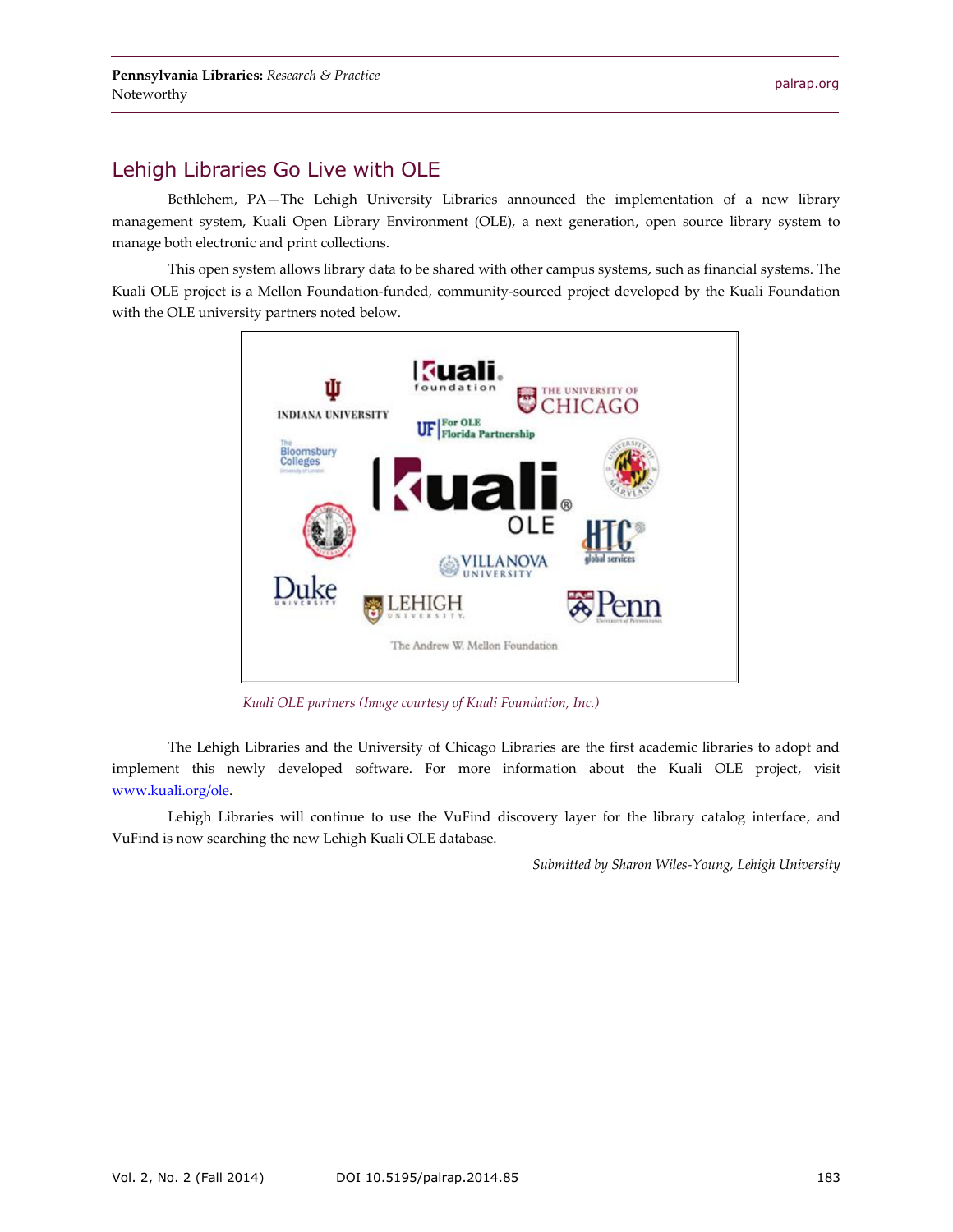## The Library Company of Philadelphia's African Americana Graphics Collection Now Online

Philadelphia, PA—Through the generous support of a grant from the Library Services and Technology Act (LSTA), over 900 prints, photographs, and pieces of ephemera documenting the African American experience have been digitized and added to The Library Company's digital collections catalog ImPAC [\(www.lcpdigital.org\)](http://www.lcpdigital.org/). A collection of national importance, the graphics depict African American life, community, work, art, and political and social activism from the early American period to the early 20th century.

Views of prominent Philadelphia African American churches like Mother Bethel, political cartoons addressing the effect of slavery on the young nation, and commemorative prints recognizing early civil rights victories following the Civil War are just a few of the visual materials reproduced and fully described. The material augments and complements almost 50 other existing digital collections, including 18th- and 19th-century ephemera, Philadelphia commercial lithographs, and views by early Philadelphia photographers.

The Library Company's African Americana graphics have continually been some of the most requested visual materials by its patrons, and the library is now able to provide further access to this tremendous historical resource.

*Submitted by Erika Piola, The Library Company of Philadelphia*



*Emancipation. Freedom For All, Both Black and White! (Philadelphia: J. L. Magee, 1865). Image submitted by Erika Piola, The Library Company of Philadelphia*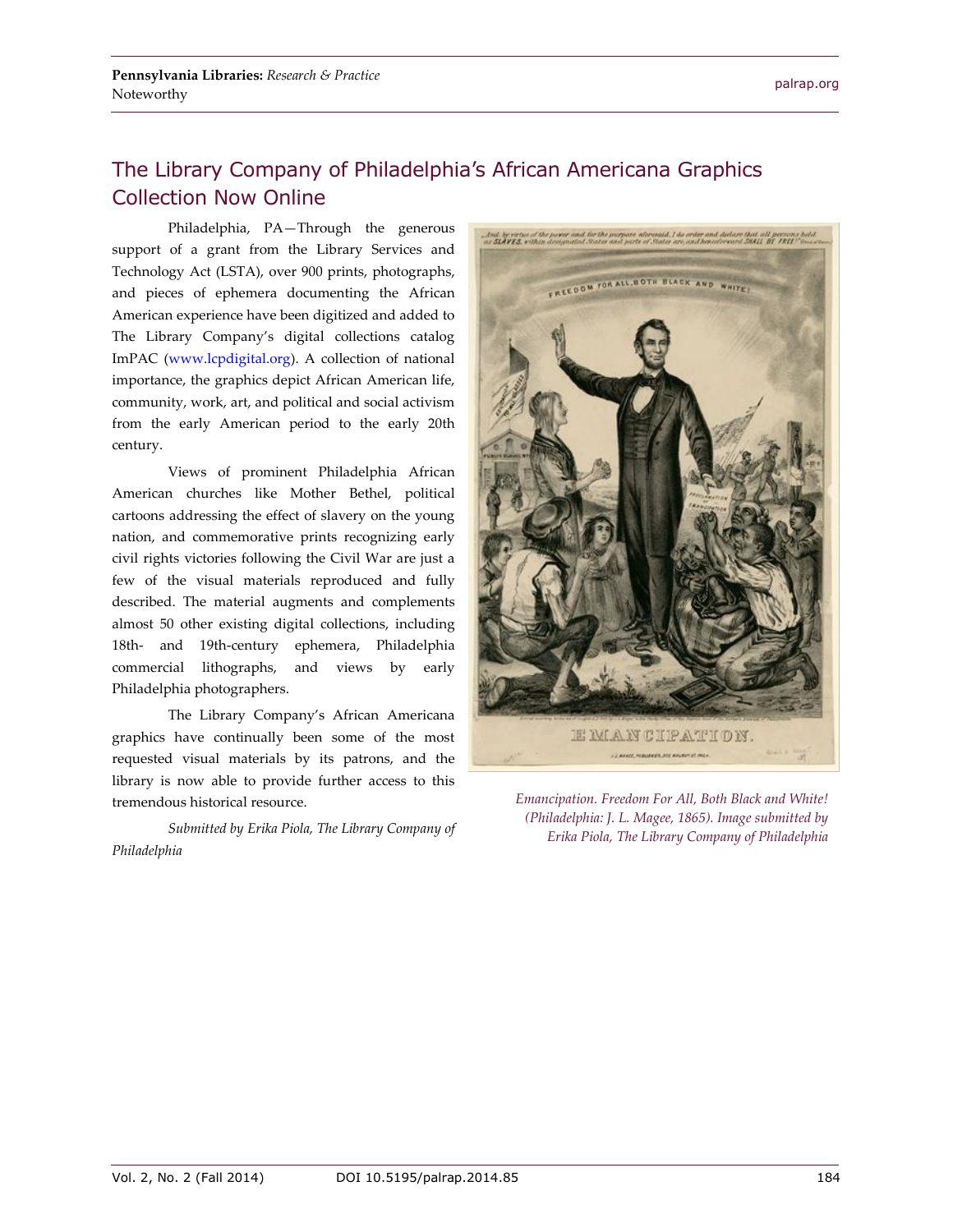### PADIGITAL E-mail List

Scranton, PA—A new e-mail discussion list called PADIGITAL has been established as a forum for Pennsylvania Library Association (PaLA) members and others to discuss digital collections in Pennsylvania. Topics of interest include (but are not limited to) digitization techniques, metadata standards, best practices for digital preservation, digital archives management software like CONTENTdm, Pennsylvania collections that should be digitized, and statewide and national initiatives like the Digital Public Library of America.

The list is hosted by the Scranton Public Library and is open to all interested Pennsylvanians. If you would like to join, please send a message t[o listserv@listserv.albright.org](mailto:listserv@listserv.albright.org) with the subject SUBSCRIBE.

In the body of the message, put only the following: SUBSCRIBE PADIGITAL Firstname Lastname

*Submitted by Kristen A. Yarmey, University of Scranton*

#### Penn State University Libraries News

#### Copeland Named Head of Cataloging and Metadata Services

University Park, PA—Ann Copeland has been named Head of Cataloging and Metadata Services in the University Libraries at Penn State. In this position, she will oversee staff cataloging physical materials, as well as staff on the Digital Access Team working to create metadata in service of Penn State's repositories, publishing services, and digital projects.

An associate librarian, Copeland has years of experience with performing original cataloging (serials, monographs, rare and unique materials, and metadata for digital projects); has taught and trained graduate students and staff to do cataloging and authority work; has participated in standards development by serving on editorial teams for professional resources produced by the Association of College & Research Libraries (ACRL) Rare Books and Manuscripts Section (RBMS), including *Descriptive Cataloging of Rare Materials* and *Controlled Vocabularies for Use in Rare Book and Special Collections Cataloging.*

Since January 2013, Copeland has been the Interim Co-Head of Cataloging and Metadata Services, serving concurrently as the Special Collections Cataloging Librarian since April 2001, when she began her tenure at Penn State. Prior to that, Copeland worked at the University Library of the University of Illinois at Urbana-Champaign, Drew University in New Jersey, and the University of Maryland Baltimore County.

She received her Bachelor of Arts in English from Earlham College and her Master of Science in Library Science from Columbia University.

#### Mellon Grant Awarded for Personal Digital Archiving Project II– Zotero

The Andrew W. Mellon Foundation awarded a grant of \$440,000 to Penn State for the Personal Digital Archiving Project II–Zotero. The two-year project, in collaboration with George Mason University, will build upon the 2012-2013 research led by Penn State Education and Behavioral Sciences Librarian, Ellysa Stern Cahoy. This research studied how faculty managed and archived their scholarly information collections. Over the next

two years, Stern Cahoy, in collaboration with Dr. Sean Takats, Associate Professor of History at George Mason University and Director of Research Projects at the Roy Rosenzweig Center for History and New Media, will direct



*Ellysa Stern Cahoy (Photo courtesy of Wilson Hutton, Penn State University Libraries)*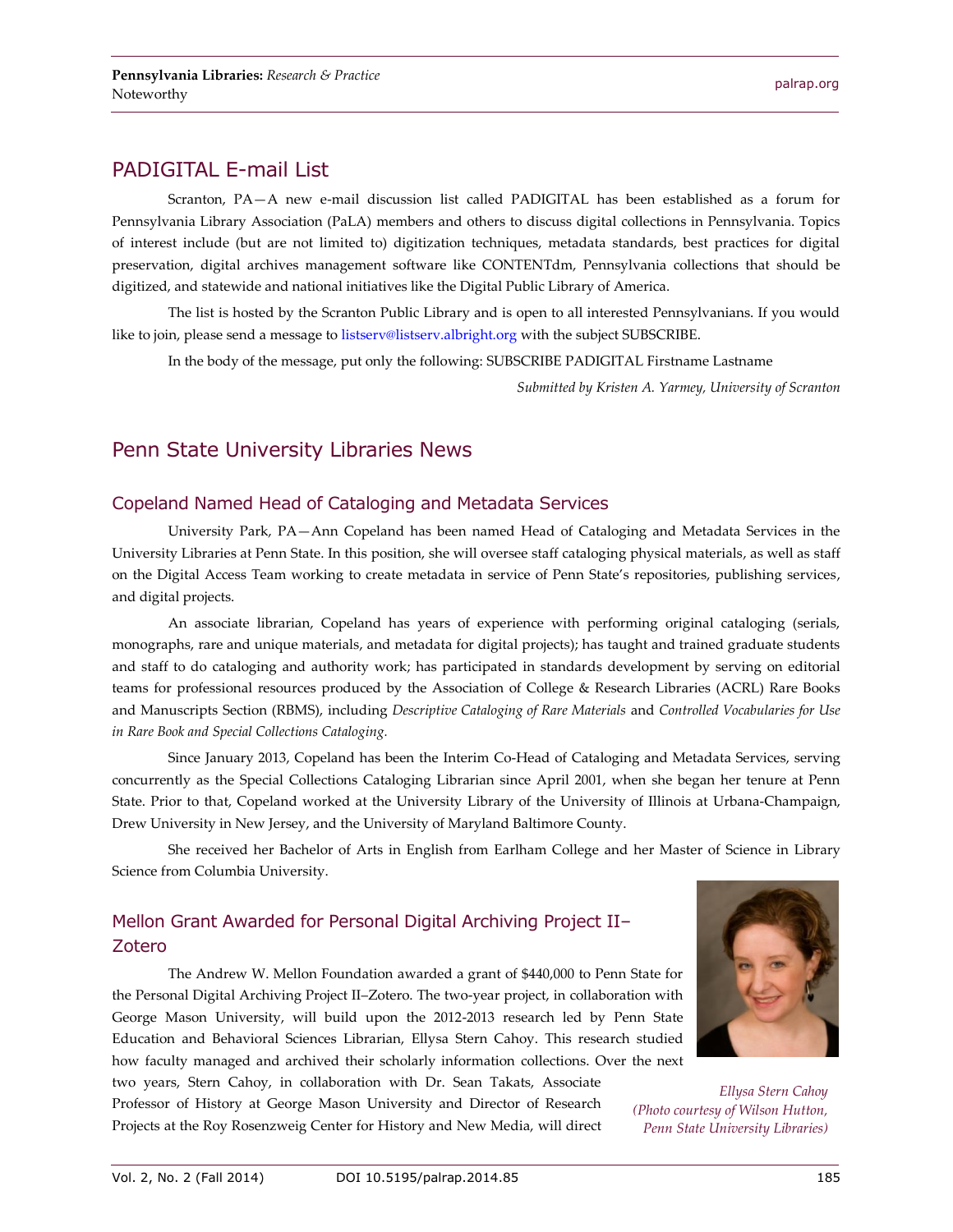software development to enhance how faculty organize and archive information, including their own scholarly publications.

The software development will center on Zotero, an open source citation manager [\(zotero.org\)](http://zotero.org/) overseen by Takats, and will enhance Zotero's archiving capabilities by linking to ScholarSphere, Penn State's institutional repository service, allowing Penn State faculty, students, and staff to deposit self-authored works securely in ScholarSphere via Zotero. The software will also allow other colleges and universities with similar institutional repositories to implement a Zotero deposit connection.

#### Judy Chicago Dialogue Portal

Noteworthy



*Judy Chicago and University Archivist Jackie Esposito with the Judy Chicago Art Education Collection at Penn State (Photo © Donald Woodman; used with permission)*

University Park, PA—Penn State's University Libraries, which acquired the art education archives of artist, author, educator, and activist Judy Chicago in 2011, has announced the creation of the Judy Chicago Dialogue Portal [\(judychicago.arted.psu.edu/dialogue\)](http://judychicago.arted.psu.edu/dialogue) as a new facet of the artist's online art education archive [\(judychicago.arted.psu.edu\)](http://judychicago.arted.psu.edu/) in The Eberly Family Special Collections Library.

Chicago developed the first feminist art program at California State University, Fresno, in the 1970s. She notes, "With the creation of the portal, we can now initiate an international online conversation about the current state of studio art education, particularly in relation to issues of content, gender, and diversity. I believe that art education has to be radically improved in order to meet the needs of all students and that Penn State can be a leader in effectuating this change."

The Judy Chicago Dialogue Portal launched on September 15, beginning with the first of four sections, "An Invitation from Judy Chicago," which will feature the video of Chicago's Penn State lecture, among other materials.

#### Dewey Receives Multicultural Leadership Award

University Park, PA—Barbara I. Dewey, Dean of University Libraries and Scholarly Communications at Penn State, recently received the Council of College Multicultural Leadership (CCML) Award for University Administration. Dewey was recognized for her contributions in supporting diversity initiatives that have positively enhanced student life and the climate throughout the college and local community while maintaining a high level of character and leadership. Dewey oversaw the development of the University Libraries' Diversity Residency Program to prepare recent graduates for leadership positions in the field of research librarianship.



*Barbara I. Dewey (Photo courtesy of Wilson Hutton, Penn State University Libraries)*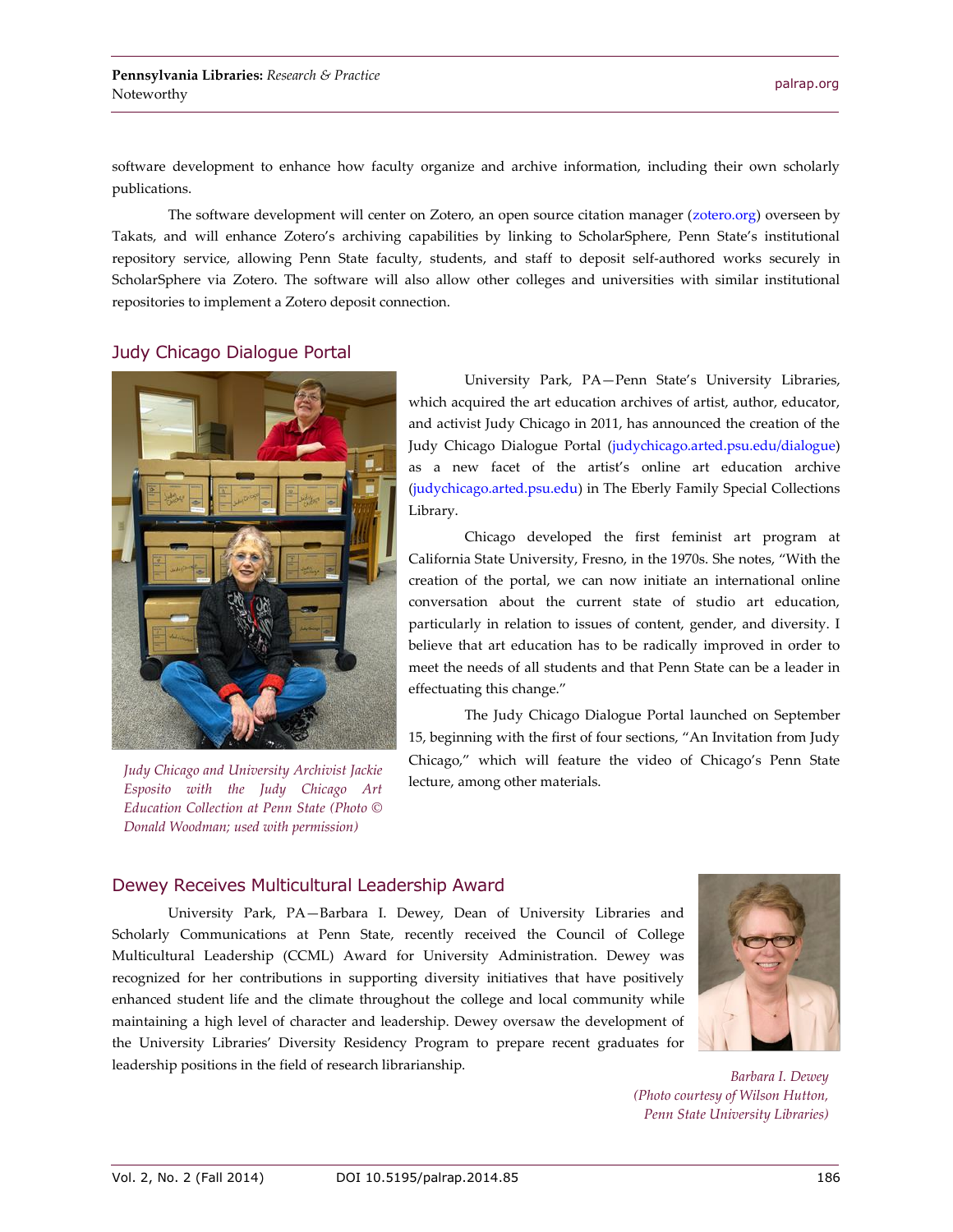#### Sarah Pickle Appointed Social Sciences Data Curation Fellow

University Park, PA—Penn State's University Libraries announce the appointment of Sarah Pickle as the Social Sciences Data Curation Fellow, a two-year postdoctoral fellowship offered by the Council on Library and Information Resources (CLIR) [\(www.clir.org/fellowships/postdoc/applicants/dc-science\)](http://www.clir.org/fellowships/postdoc/applicants/dc-science). Pickle joined Penn State's Publishing and Curation Services Department in the libraries [\(www.libraries.psu.edu/psul/pubcur.html\)](http://www.libraries.psu.edu/psul/pubcur.html) in August to work on an assessment and understanding of restricted-use data needs for social science researchers, as well as provide data management services support. According to Patricia Hswe, Digital Content Strategist and Head of ScholarSphere User Services, Pickle will assist in the further development of ScholarSphere as a data repository.

Prior to her appointment, Pickle was an analyst at Ithaka S+R, focusing on the sustainability of digital resources in academic and cultural sectors as part of a team exploring open access models for scholarly publishing. She was one of the authors of the recent Ithaka S+R report, *Sustaining the Digital Humanities: Host Institution Support Beyond the Start-up Phase* [\(www.sr.ithaka.org/research-publications/sustaining-digital-humanities\)](http://www.sr.ithaka.org/research-publications/sustaining-digital-humanities). Before joining Ithaka S+R, Pickle was a teaching assistant in comparative literature and in German studies at Cornell University.

#### James O'Sullivan Appointed Digital Humanities Research Designer

University Park, PA—James O'Sullivan recently joined Penn State's University Libraries in a newly formed position as the Digital Humanities Research Designer (DHRD), reporting to the Publishing and Curation Services Department. In this position, O'Sullivan will work directly with members of the Penn State community, especially faculty and students as well as staff in the humanities. As the DHRD, he will consult on a variety of initiatives, advising scholars in the design and development of their projects, helping them apply various tools and methods in explorations of their research questions, and training humanists in the use of emerging technologies. O'Sullivan recently completed requirements for a Ph.D. at University College Cork, part of the National University of Ireland, where he studied digital arts and humanities.

The Humanities in a Digital Age (HDA) initiative [\(sites.psu.edu/humanitiesda/digital-humanities](http://sites.psu.edu/humanitiesda/digital-humanities-scholarship)[scholarship\)](http://sites.psu.edu/humanitiesda/digital-humanities-scholarship) is a partnership between Penn State's College of the Liberal Arts and the University Libraries to enrich and promote digital humanities research by graduate students and faculty in a wide range of fields in partnership with librarians and digital research designers. Faculty scholars will continue to work on individual research projects, but they may also develop into a community of researchers that support the goals of the HDA.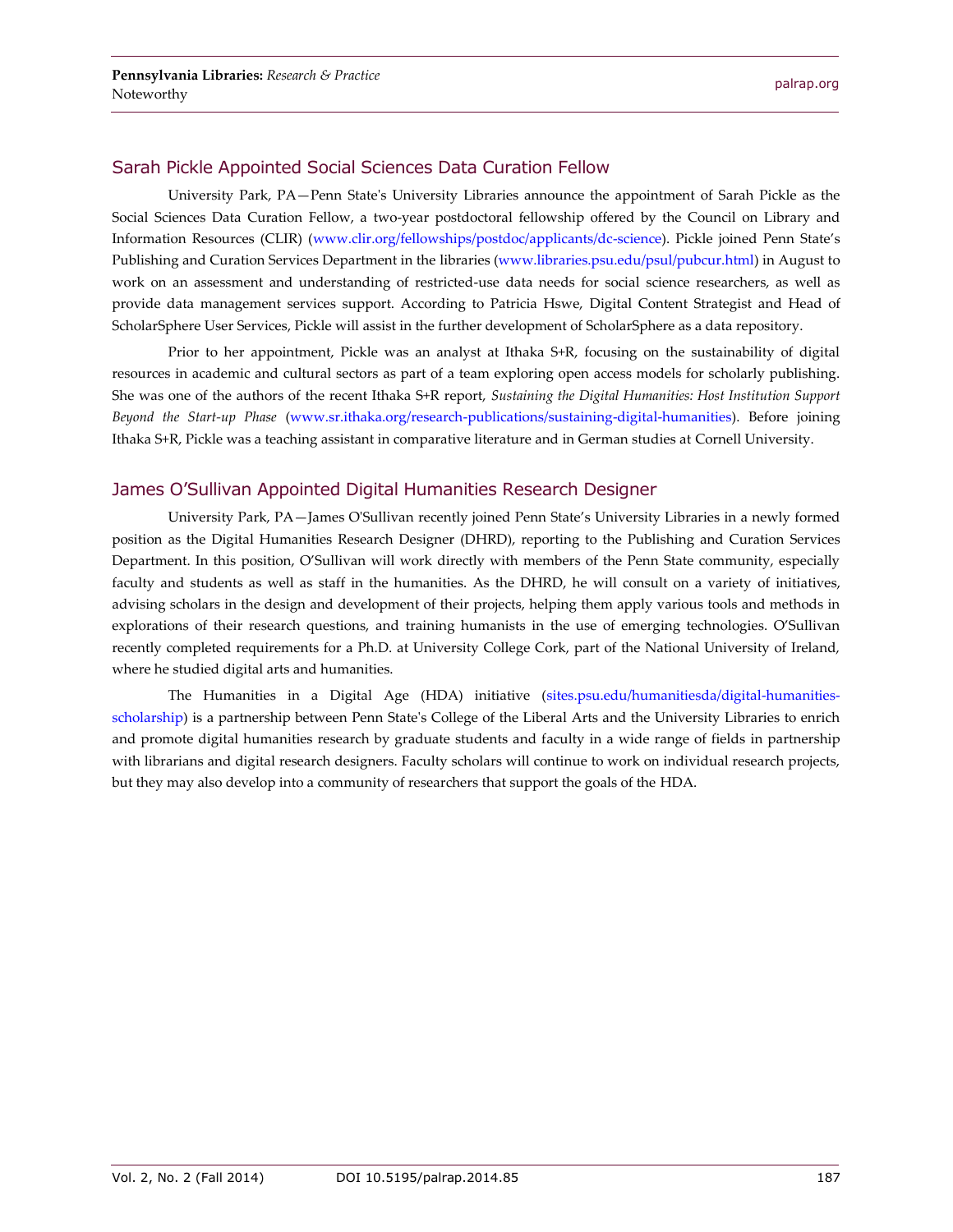#### Jack Sulzer Retires

University Park, PA—Jack Sulzer, Senior Associate Dean for Undergraduate and Learning Services, recently retired from Penn State's University Libraries after more than four decades of service.

Sulzer's career with the libraries began in 1972, when he became an assistant to the archivist in the Reference Archives while pursuing a master's degree in modern English history at Penn State. He went on to earn a Master of Library Sciences and Public Service from the University of Pittsburgh in 1979. After graduation, he was appointed as state and local documents librarian and then patents and law librarian. Sulzer was appointed head of the general reference section in 1990. In 1998, he became the Associate Dean of Campus College Libraries and was later promoted to Senior Associate Dean of Undergraduate Learning Services.

Sulzer has an extensive record of professional service both in Pennsylvania and at the national level. He served as president of the Pennsylvania Library Association (PaLA) and has held numerous leadership



*Jack Sulzer (Photo courtesy of Wilson Hutton, Penn State University Libraries)*

positions on committees and divisions in the American Library Association (ALA). Although retired, Sulzer will maintain a strong connection to the University Libraries in the capacity of Librarian Emeritus.

#### Seton Hill Library Marks 125th Anniversary with Makeover

Greensburg, PA—Seton Hill University's Reeves Memorial Library received a major makeover this summer. The Greensburg academic library, celebrating its 125th anniversary, was completely remodeled into a learning commons. The Learning Commons now incorporates the university's IT helpdesk, Center for Innovative Teaching, Career Center, and Writing Center in addition to the library.

The print collection was moved to compact shelving on the street-level first floor, where students can also find two silent study rooms with both comfortable furniture and outlet-equipped



*Picture of Reeves Memorial Library, Seton Hill University (Photo courtesy of Kelly Clever)*

workspaces. Upstairs, in addition to staff offices, group study rooms feature whiteboards and Apple TVs. Two hightech classrooms accommodate information literacy classes, study halls, and meetings. The large common area offers printing, armchairs, tables, and outlet-equipped study carrels. The study rooms and classrooms are available on a first-come, first-served basis if not reserved in advance via an online booking system and have experienced heavy usage since the opening of the Learning Commons in August. The changes and opportunities for increased collaboration and easier access to educational technology have been well-received by students and faculty and are in high demand.

*Submitted by Kelly Clever, Seton Hill University*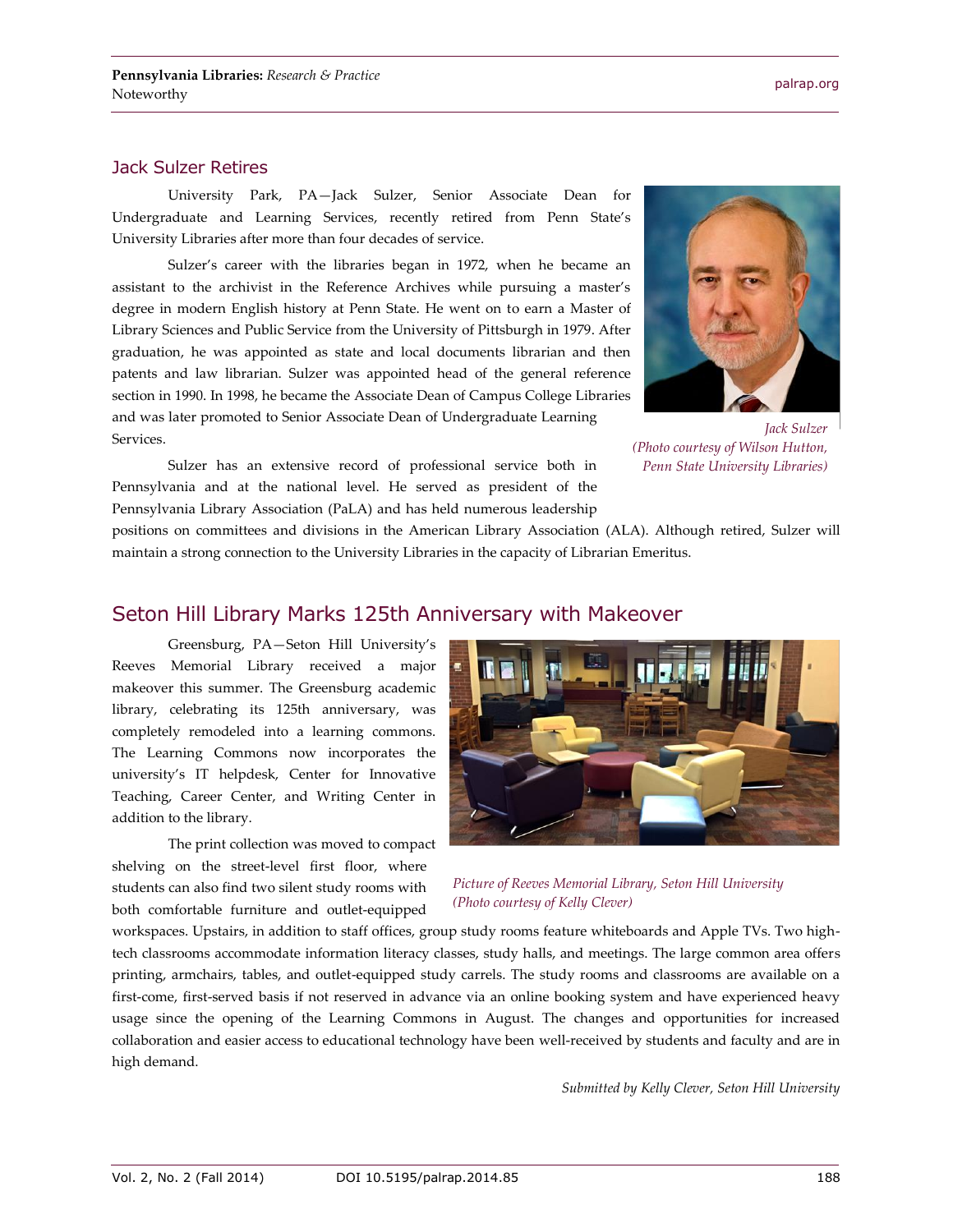## University of Pittsburgh Library System News

#### Rush Miller to Retire After 20 Years of Leading Pitt's University Library System



*Rush Miller, Hillman University Librarian and Director, University Library System, University of Pittsburgh (Photo used with permission of the University of Pittsburgh News Service)*

Pittsburgh, PA—Rush Miller, Hillman University Librarian and Director, University Library System (ULS), University of Pittsburgh, will retire from his position effective December 31, 2014.

Miller ushered the system of University of Pittsburgh libraries—which now includes 15 libraries and holdings of nearly 7 million books—through two decades of change and growth. Under his direction, the University Library System has embraced new technologies, like on-demand book printing and enhanced library resources to students and faculty, and has been at the forefront of open access to scholarly publications.

"The past two decades have brought daunting challenges to most libraries—including budgetary constraints, a technology revolution, and dramatically different patterns of usage. As a result, many libraries have struggled. However, Rush Miller saw opportunities in every challenge, and under his distinguished and determined leadership, the University of Pittsburgh Library System grew in strength, stature, and impact," said former Pitt Chancellor Mark A. Nordenberg. "Rush has played a major role in Pitt's progress, and we are grateful for his many contributions."

Since Miller took his position in 1994, the library holdings at Pitt have doubled and now include more than 1 million e-books and 110,000 journals. The ULS publishes numerous e-journals in partnership with scholars and organizations that share the ULS's support for open access to research.

Under Miller's leadership, Pitt's libraries have helped to implement an extensive international document delivery service with more than two dozen libraries in China, Taiwan, and South Korea. He developed a staff exchange program with libraries in China, resulting in more than 40 Chinese librarians coming to Pitt for training and 12 Pitt staff members accepting positions in China. In 2012, the Chinese American Librarians Association (CALA) presented Miller with its Distinguished Service Award.

At Hillman Library on the university's Pittsburgh campus, Miller led improvements to replace the traditional reference desk with a group of liaison librarians, who fan out across campus meeting with students and faculty members to better serve their needs. There are more spaces for group study, a special Dissertation Writing Room, and an expanded library café—the site of a popular Friday concert series. Hillman Library is often open 24 hours a day during the school year and is bustling with more activity now than ever in its history.

In addition to his Master of Library Science from Florida State University, Miller earned a Master of Arts in Medieval History from Delta State University and a Ph.D. in Medieval History from Mississippi State University. He held positions as Director of Library Services at Delta State University from 1975 to 1982, Director of Libraries at Sam Houston State University from 1982 to 1986, and Dean of Libraries and Learning Resources at Bowling Green State University prior to coming to Pitt in 1994.

Miller has been active in a number of leadership roles, including as a member of the boards of directors for the Association of Research Libraries (ARL) and the Pennsylvania Academic Library Consortium (PALCI).

> *Submitted by Sharon Blake, University of Pittsburgh; edited and reprinted with permission of the University of Pittsburgh News Service*